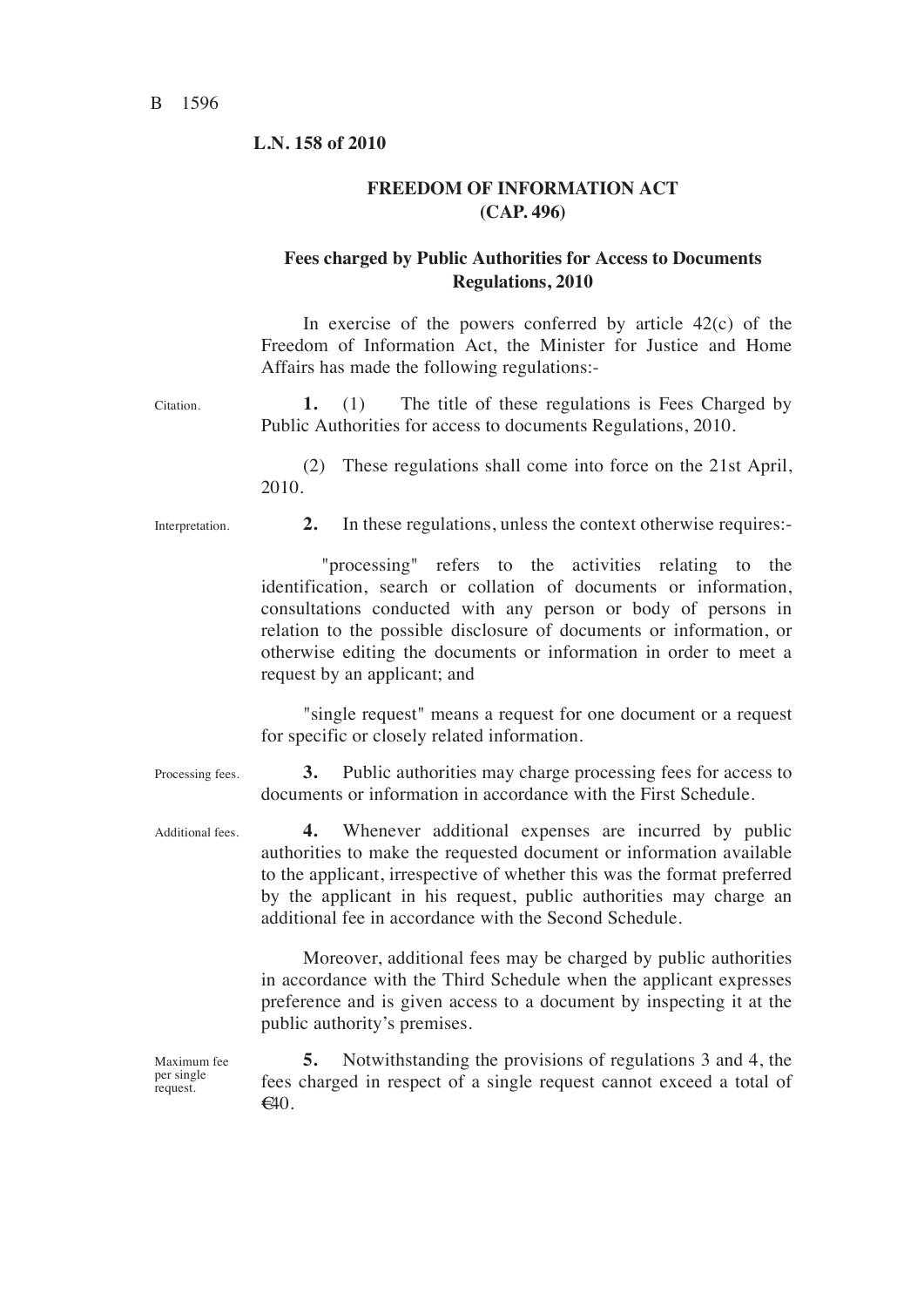**6.** Whenever public authorities charge fees in accordance Provision of with these regulations, reference shall be made to these regulations.  $\frac{1}{2}$  relation to fees. Such reference shall be included in the public authority's application forms issued pursuant to the Application and other Forms Regulations 2010.

**7.** Public authorities shall seek to inform the applicant of the fee applicable to his request at the earliest possible.

information in

Informing applicants about the fee applicable to specific requests.